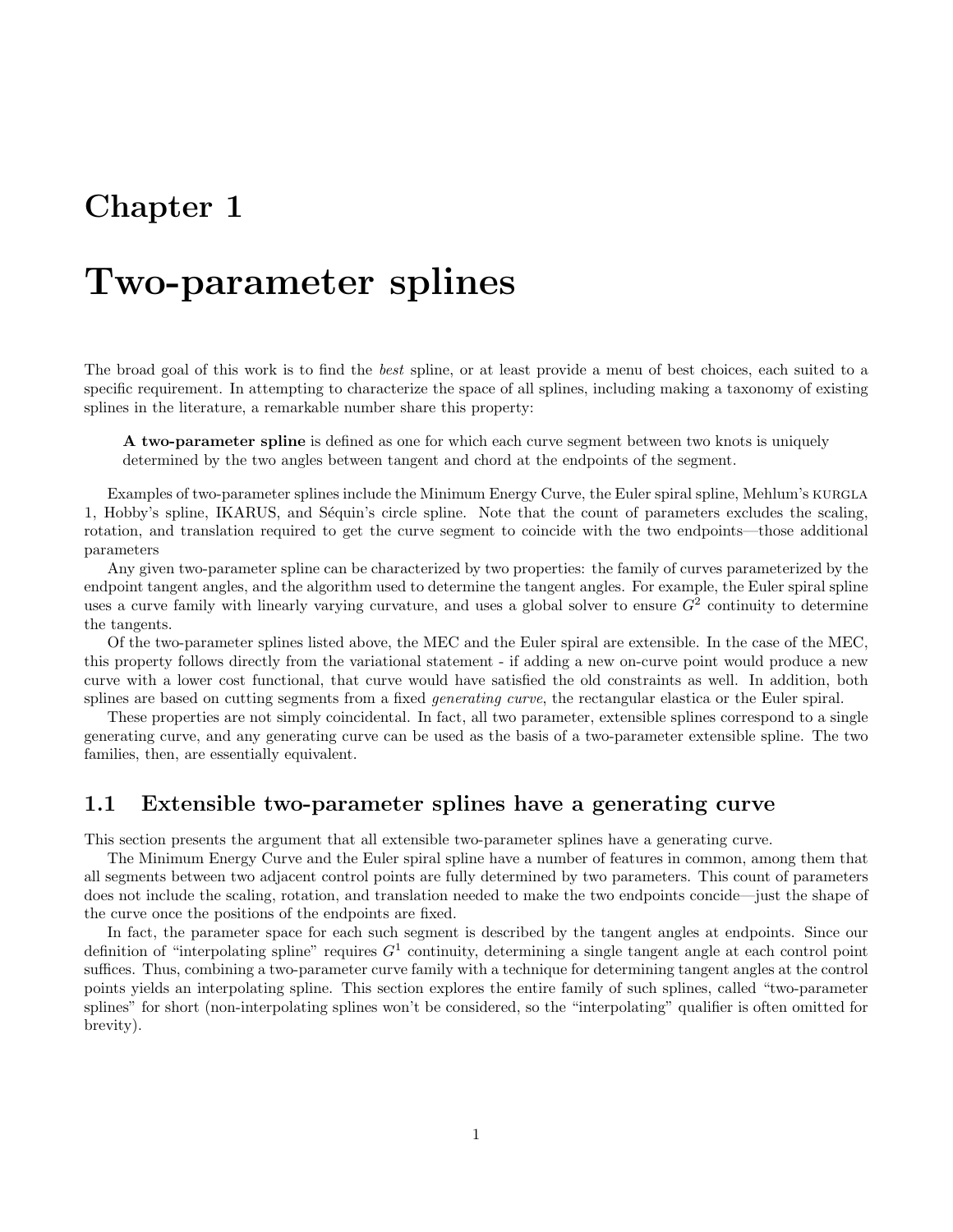| Curve type     |                       |               | Tangents   Continuity Extensibility Roundness Robustness |       | Locality |
|----------------|-----------------------|---------------|----------------------------------------------------------|-------|----------|
| MEC            | $\gamma$ <sup>2</sup> | $\,G^2$       | $+++$                                                    |       |          |
| Euler spiral   |                       | $\,G^2$       | $+++$                                                    |       |          |
| Hobby          | $\approx G^2$         | $\approx G^2$ |                                                          |       |          |
| Biarc (IKARUS) | Lagrange              | $G^1$         |                                                          | $+++$ |          |
| Kurgla 1       |                       | $G^2$         |                                                          | $+++$ |          |
| Circle         | local                 | $\,G^3$       |                                                          |       |          |

Table 1.1 summarizes the properties of several splines in this two-parameter family. All of these are known and appear in the literature.

- MEC is the interpolating spline minimzing the total bending energy. Each segment between control points is a piece of a rectangular elastica, and the tangents are chosen so that  $G<sup>2</sup>$  continuity is preserved across each control point. (Section ??)
- Euler spiral is the interpolating spline for which each segment between control points is a section of an Euler spiral, i.e. curvature is linear with arclength. Like the MEC, the tangents are chosen for  $G^2$  continuity. (Section ??)
- Hobby is a piecewise cubic spline developed for the Metafont system. It is best understood as a polynomial approximation to the Euler spiral spline, with better robustness but lower performance on other metrics such as smoothness and extensibility [1] (Section 1.8).
- Ikarus (Section ??).
- Kurgla 1 (Section 1.10).
- Circle spline (Section 1.11).

Note that there are also several splines in the literature designed to approximate the MEC (quite accurately in the case of small angles), but do not fit into the two-parameter framework. In general, cubic polynomial curves have four parameters. In a standard cubic spline, the curve segments can be any cubic polynomial, so the parameter space is four dimensional. Parameterizing by chordlength approximates the MEC more closely but does not reduce the dimensionality of the parameter space.

Similarly, the scale invariant MEC (dubbed SI-MEC in [9]) has segments that are piecewise elastica, and there is an additional parameter global to the spline (and associated with tension forces at the endpoints, in a physical model of the spline) that increases the dimension space of individual segments from the two of the pure MEC to the three admitted by the elastica.

While the previous chapter examined the elastica with constrained endpoints, a more general problem is the minimum energy curve that interpolates a sequence of control points. More formally, we seek, over the space of all curves that pass through the control points  $(x_i, y_i)$  in order, the one that minimizes the MEC energy functional, restated here:

$$
E_{MEC}[\kappa(s)] = \int_0^l \kappa^2 ds \tag{1.1}
$$

This problem is the mathematical idealization of a mechanical spline through control points fixed in position but free to rotate, and with an infinitely thin beam free to slide through them with zero friction.

The earliest discussion of this more general problem is probably Birkhoff and de Boor in 1964. Over the next few years, several authors published algorithms for computing these "nonlinear splines." Probably the most illuminating and accessible discussion of the early nonlinear spline theory is the 1971 report of Forsythe and Lee[6]. A brief summary of their results follows:

- Each segment between knots is a MEC with  $\lambda = 0.5$ .
- Curvature is continuous across knots (G2 continuity).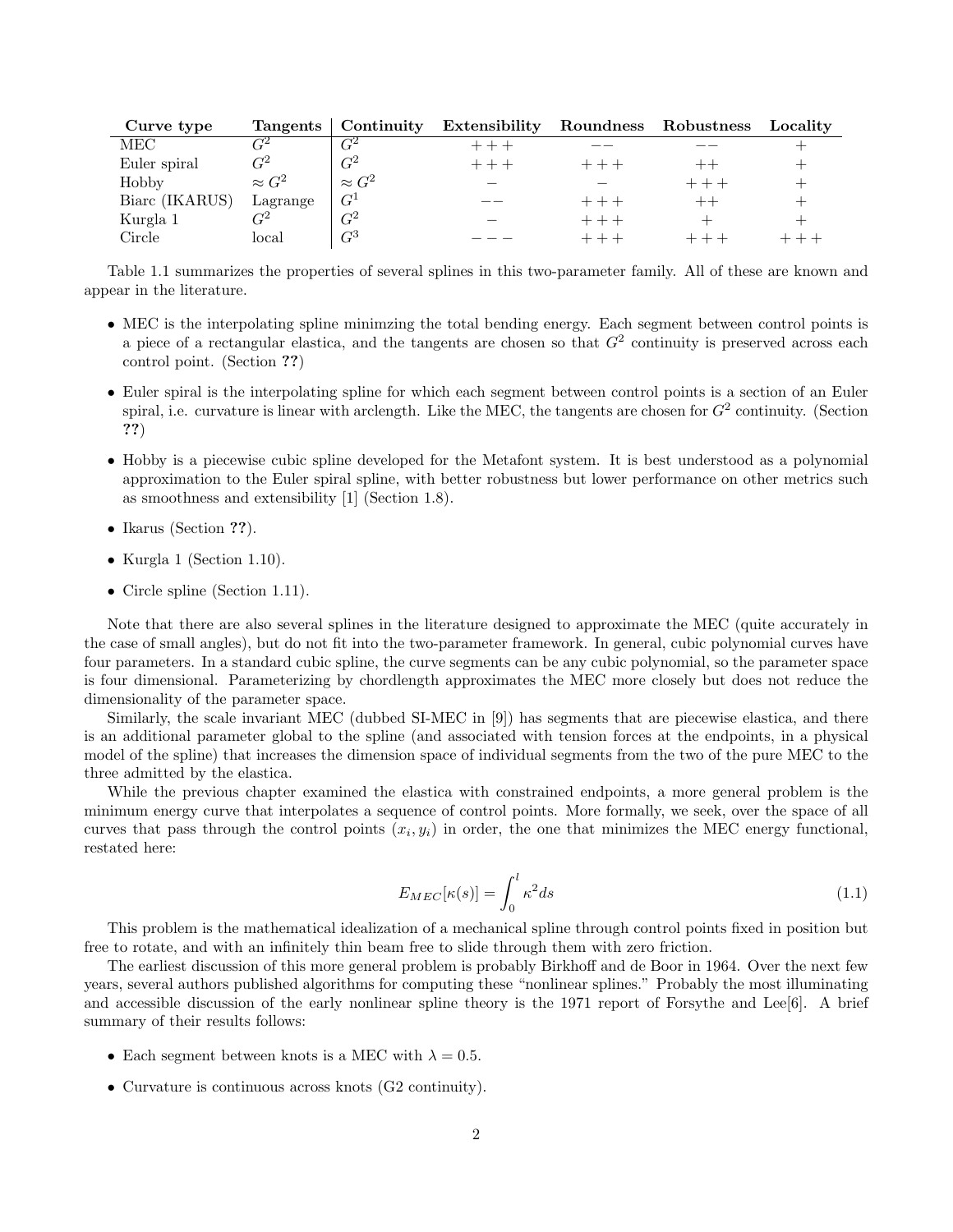- Curvature is zero at endpoints (in the open case).
- The spline is extensible.

For each segment between knots, the elastica with  $\lambda$  fixed has two remaining parameters, corresponding to the tangent angles at the endpoints. Recall that Figure ?? shows instances over the entire two-dimensional space in which such solutions exist, as well as the boundary of that solution space. In particular, in the case of symmetrical endpoint tangents, the curve is not a circular arc, so the MEC spline does not have the roundness property. Forsythe and Lee found this unappealing, and propose adding an arclength penalty term to the functional:

$$
E[\kappa(s)] = \int_0^l \kappa(s)^2 + c \, ds \tag{1.2}
$$

As we now know, this change admits the solutions to the elastica equation other than  $\lambda = 0.5$ . For sythe and Lee derive the value for c so that the solution is a circular arc (corresponding to  $\lambda = 0$ ), and speculate "whether such an approach could be generalized is an open question." Answering their question is a primary focus of this chapter.

### 1.2 Properties of the MEC spline



Figure 1.1: MEC roundness failure.

The most important property in which the MEC spline is lacking is roundness. For three control points placed in an equilateral triangle (shown in Figure 1.1, with the spline drawn in a thick line, and the circle going through the control points thin), the containing radius for the spline is approximately 1.035 times the radius of the circle going through the control points. With four points, this radius deviation decreases to about 1.009, and asymptotically converges as  $O(n^4)$  with the number of points.

Another unpleasant property of the MEC spline is the failure to converge on a stable solution. This property is intimately related to the relatively small envelope enclosing the solution space—the maximal endpoint tangent for symmetric solutions to the  $\lambda = 0.5$  is  $\pi/2$ , and not much better for any of the non-symmetric solutions.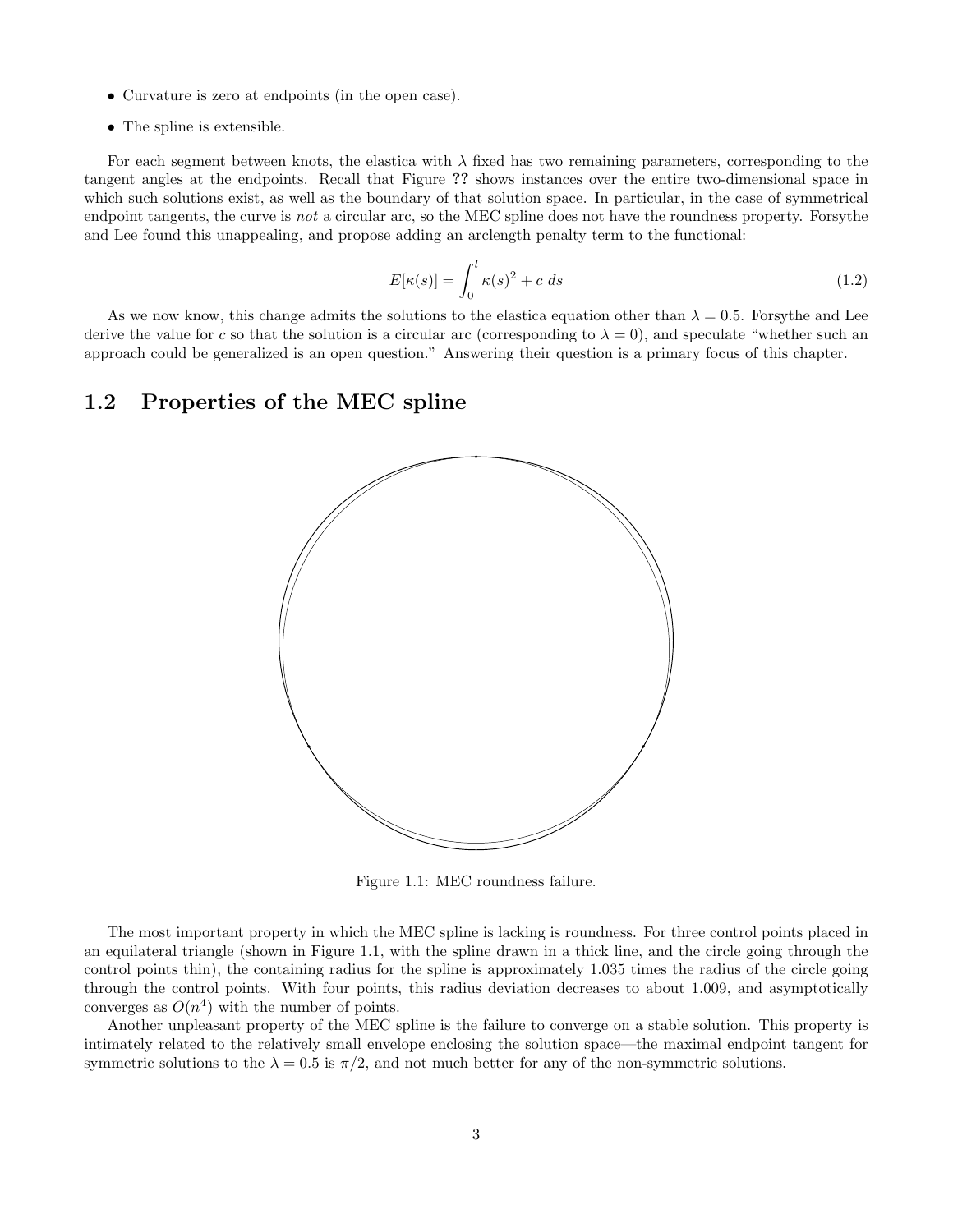## 1.3 SIMEC

Several attempts have tried to address these shortcomings in the MEC spline. One is the scale invarient minimum energy curve (or SI-MEC) proposed by Moreton and Séquin [9]. This spline is defined as the curve minimizing the SI-MEC functional:

$$
E[\kappa(s)] = l \int_0^l \kappa(s)^2 ds \tag{1.3}
$$

The functional is termed "scale invariant" because the absolute value is invariant as the entire curve is scaled up. By contrast, the MEC functional decreases with the reciprocal of the scaling constant. The MEC functional can be seen as "rewarding" increases in the length of the curve, which accounts for the roundness failure—the actual curve obtained is slightly longer than the circle, which accounts for the lower MEC functional. In the SI-MEC, the bias toward longer curves is removed, and, in fact, the spline is round when the control points are co-circular.

The SI-MEC minimizes the MEC functional for a given length (a curve with a lower MEC energy at the same length would also obviously have a lower SI-MEC cost functional). Thus, an appealing physical interpretation is that of a mechanical spline with a bit of tension pulling at the endpoints, making the overall curve slightly shorter. Such a curve is generally not two-parameter in the formulation above, and, in fact, all values of the elastica are possible (thus, it can be seen as a three parameter spline). The SI-MEC has an unpleasant global coupling (equivalent to finding the tension to apply to the mechanical spline) that makes a global solver considerably slower than the corresponding pure MEC [9].

The SI-MEC is extensible, which follows directly from its variational formulation as the curve minimizing an energy functional, such that it passes through all the control points. It shares  $G<sup>2</sup>$  continuity and similar locality properties with the MEC.

### 1.4 Piecewise SI-MEC

Another practical approach to improving the MEC is to use segments that each minimize the SI-MEC functional between any adjacent pair of control points (given the tangent constraints at the endpoints), and enforce  $G^2$  continuity across the control points. A careful reading of Mehlum's description [8] shows that this is the spline approximated by his KURGLA 1 algorithm.

The MEC, piecewise SI-MEC, and Euler spiral splines are all very closely related, and are essentially identical in the small-angle case. For larger bending angles at the control points, the difference is in the way that curvature varies:

- Curvature in the MEC increases linearly with the distance from the line tangent to the inflection point.
- Curvature in the piecewise SI-MEC increases linearly along the chord.
- Curvature in the Euler spiral spline increases linearly along the arclength. \*\*\* really needs a figure \*\*\*

Since any dependence on the chord breaks extensibility (adding a new point changes the chords), the arclength is the most robust measure. For any given set of control points, the Euler spiral spline will have a slightly larger MEC functional, but almost all of that can be traced to the fact that the scaling of the MEC functional rewards a longer total curve length.

## 1.5 Cubic Lagrange (w/ length parameterization)

- + Reasonable approximation to MEC in small-angle case
	- + Not round (radius error == quartic??)
	- + Not extensible
	- + Locality same as MEC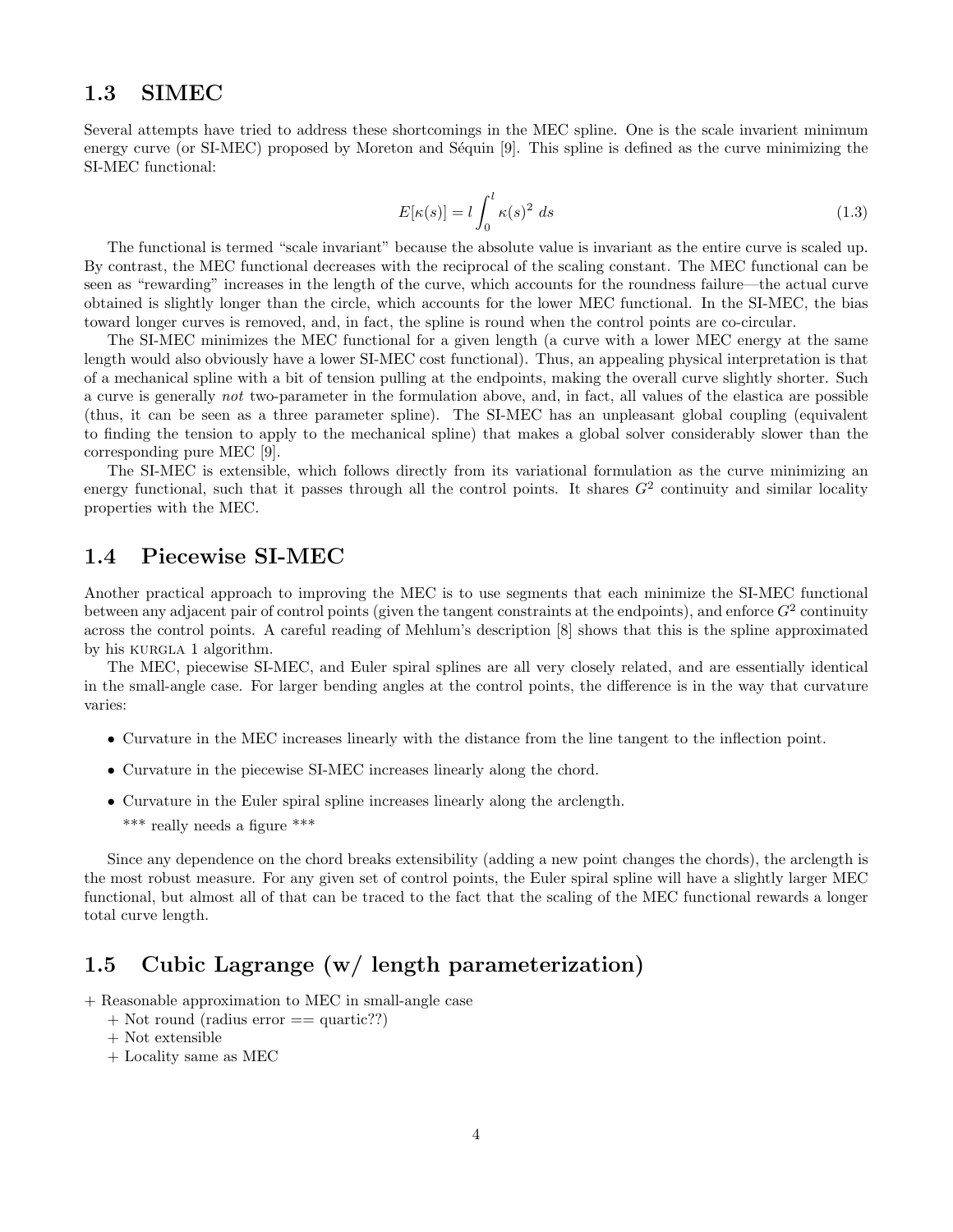## 1.6 IKARUS (biarc)

The spline used by Peter Karow's IKARUS system [2] also falls into the category of two-parameter splines. It was intended for font design, and was particularly well suited for interpolating between "masters" of different weights.

The IKARUS spline uses two completely different mechanisms to achieve the two basic elements of the two parameter spline: the determination of tangents and the shapes of the curve segments between control points. To determine the tangents, first a cubic Lagrange polynomial (with normalization based on the chordlengths) is fit through the control points. Then the polynomial curve is discarded (but the tangents preserved), and, for each segment, a curve defined by biarcs is substituted. An aribitrary biarc has one additional degree of freedom, corresponding to the split point where the two arcs join, and IKARUS defines this somewhat arbitrarily to provide reasonable results.

The cubic Lagrange spline is defined as follows (see [5, p. 23] for more detail), given a sequence of input points  $(t_i, z_i)$ :

$$
L_{i,3}(t) = \sum_{j=i-1}^{i+2} z_j \frac{\omega_{i-1,3}(t)}{(t-t_j)\omega_{i-1,3}'(t_j)}, \quad \omega_{i-1,3}(t) = \prod_{j=i-1}^{i+2} (t-t_j)
$$
\n(1.4)

To obtain the Lagrange polynomial normalized by chordlengths, successive  $t_{i+1}$  so that  $t_{i+1} - t_i = |z_{i+1} - z_i|$ , in otherwords, the parameterization is the same as the chordlength (set  $t_0 = 0$  for convenience, but the shape of the spline doesn't depend on it).

Even though the Lagrange polynomial fit can easily incorporate inflection points, the biarc primitive cannot, so inflection points must be explicitly marked in the input.



Figure 1.2: Typical lettershape using IKARUS, with Spiro comparison.

The spline is not extensible, as adding additional points perturbs the chordlength parameterization. Further, roundness is fairly decent, as the biarc becomes a circular arc when the endpoint tangents are symmetrical. Continuity is only  $G<sup>1</sup>$ , but the biarc segments keep the spline from exhibiting extreme variations in curvature as is typical of purely polynomial-based splines. The spline is reported to work well when the control points are dense. Karow recommends one control point for every 30 degrees of arc [?]. A typical example is shown in Figure 1.2 (reproduced from [?]). For comparison, a Spiro spline for the same letter is also shown. As can be seen, approximately half as many control points are needed, and the smoothness and quality of the result is quite favorable.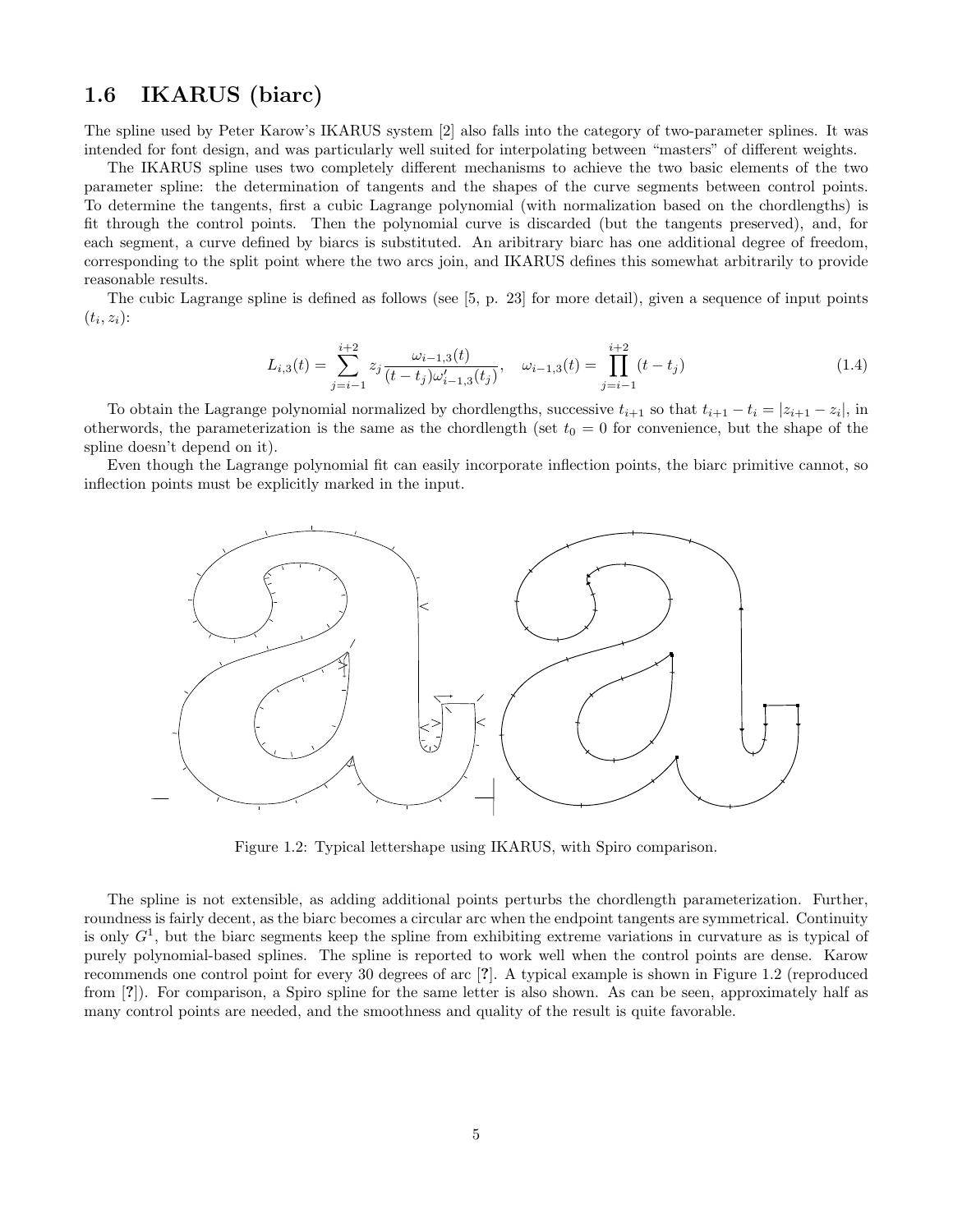

Figure 1.3: Euler's spiral

## 1.7 Euler's spiral

One particularly well-studied two-parameter spline is Euler's spiral, also known as the spiral of Cornu or the clothoid. More precisely, it is the spline formed by joining piecewise Euler's spiral segments with curvature (G2) continuity at the knots.

Euler's spiral, plotted in Figure 1.3 over the range [−5, 5], is most easily characterized by its intrinsic definition: curvature is linear with arclength.

$$
\kappa(s) = \frac{s}{2} \tag{1.5}
$$

Integrating the intrinsic equation yields this equation, known as the Fresnel integrals (historically, one each for the real and complex part):

$$
x(s) + iy(s) = \int_0^s e^{it^2} dt
$$
\n(1.6)

This integral is also commonly expressed with a scale factor applied to the parameter. The resulting curve is similar; its size is  $sqrt{\frac{2}{\pi}}$  times that of the first formulation, with the velocity similarly scaled so that it also has unit velocity.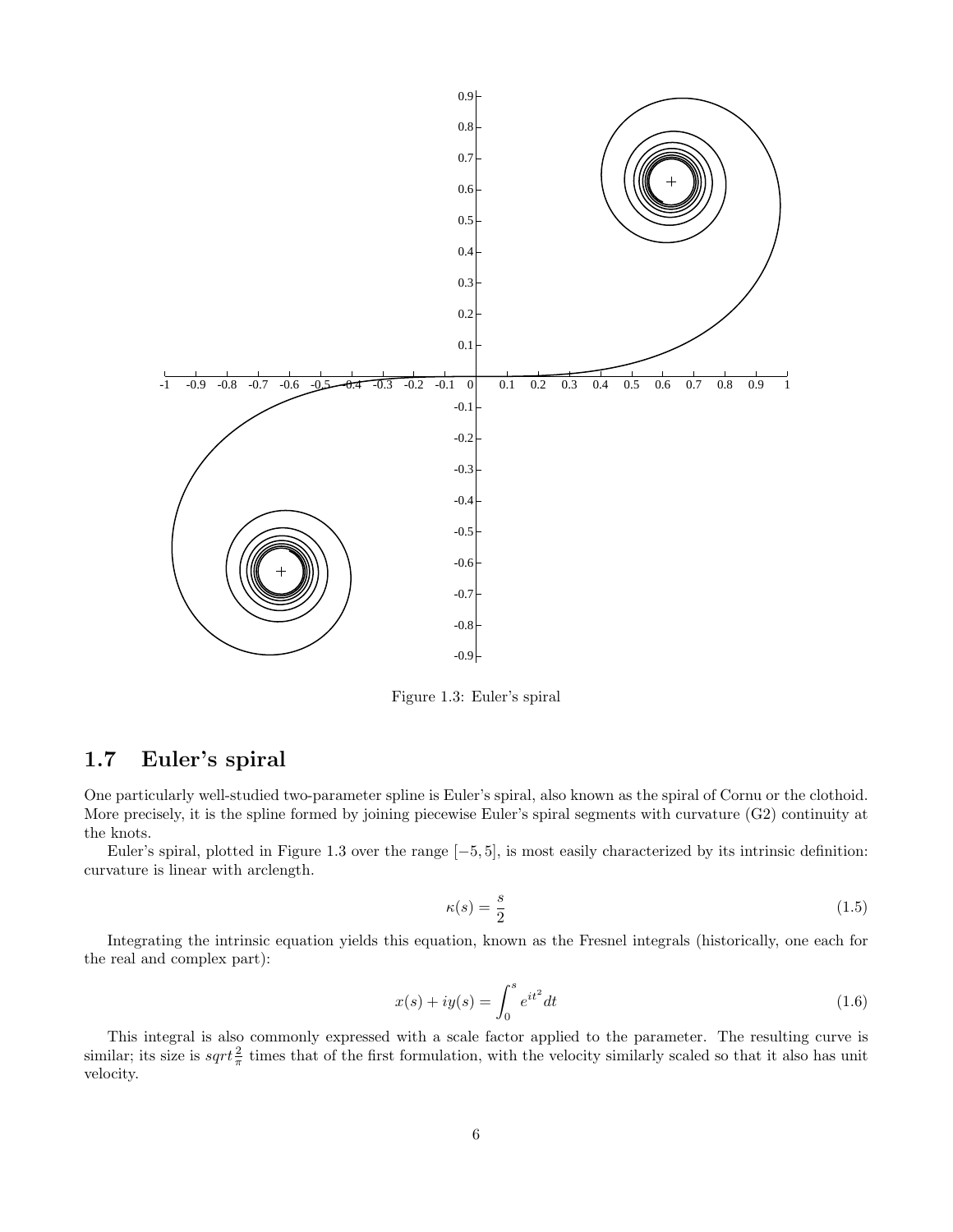$$
C(s) + iS(s) = \int_0^s e^{i\pi t^2/2} dt
$$
\n(1.7)

#### 1.7.1 Euler's spiral as a spline primitive

Euler's spiral is readily adapted for use as a two-parameter primitive for a spline. Given tangent angles at the endpoints, find parameters  $t_0$  and  $t_1$  from which to "cut" a segment from the spiral, so that the resulting segment meets the endpoint constraints (for now, assume that such parameters can be found; an efficient algorithm will be given in Section ??.

The behavior of this primitive is shown in Figure 1.4. Compare to Figure ??, showing the corresponding behavior for the MEC spline. Note, among other things, that the Euler's spiral spline primitive is defined and well-behaved over a much wider range of endpoint tangent angles.

#### 1.7.2 Variational formulation of Euler's spiral

The spline literature has generally been split into two camps: variational techniques, and the use of explicitly stated curves such as the Cornu spiral. Ironically, Euler's spiral was born of the study of elastic springs just as was the elastica, but for the most part the literature does not examine Euler's spiral from a variational point of view. This section ties these two threads together, showing that the Cornu spiral does indeed satisfy some fundamental variational properties.

First, as noted by Kimia et al[3], the Cornu spiral is among the solutions of the equation for the MVC functional, i.e. the curve that minimizes the MVC energy functional subject to various endpoint constraints:

$$
E_{MVC}[\kappa(s)] = \int_0^l \left(\frac{d\kappa}{ds}\right)^2 ds\tag{1.8}
$$

This result can be readily derived by treating the problem as an Euler variational problem expressed in terms of  $\kappa$ , i.e.  $F(x, y, y') = y'^2$ , with s for x and  $\kappa$  for y in the terms of Equation ??, as stated in Chapter ??. The corresponding Euler-Lagrange equation is particularly simple:

$$
\kappa'' = 0 \tag{1.9}
$$

The solution family is thus  $\kappa = k_0 + k_1 s$ , which are simple similarity transformations of the basic Cornu spiral.

While the simplicity of this result is pleasing, it is unsatisfying for a variety of reasons. First, because the variational equation is written in terms of  $\kappa$  rather than  $\theta$ , the boundary conditions are written in terms of curvature rather than tangent angle. Similarly, the additional terms corresponding to Equation ?? respresenting the *positional* endpoint constraints are missing. Recall that without these constraints, the only solution to the MEC equation is a straight line.

So this result only tells us that the Cornu spiral is the MVC-optimum curve satisfying *curvature* constraints on the endpoints, but with unconstrained endpoint positions and tangent angles. As we shall explore more deeply in Section ??, the solution to the MVC under other constraint configurations will in general not be a Cornu spiral, a point not clearly made in the presentation by Kimia et al.

A more fundamental problem is that the degree of continuity doesn't match. A spline made of piecewise Cornu segments has G2 continuity, the same as a MEC spline, while the solution to the MVC functional with positional constraints for internal knots has G4 continuity.

So the Euler spiral is a reasonably good first-order approximation to the MEC functional, and is a special case in the solution space of the MVC functional, but might there be a functional for which it is actually the optimum? In a sense, this is the reverse of the usual variational problem, in which a function is sought that minimizes a given function. Here, we seek a functional which happens to be minimized by the given function, in this case the Euler spiral.

We conjecture that there is indeed a functional: the maximum rate of curvature change over the entire arclength.

$$
E_{MAXVC}[\kappa(s)] = \max \left| \frac{d\kappa}{ds} \right| \tag{1.10}
$$

This functional is related to the MVC; while the MVC is the 2-norm of curvature variation,  $E_{MAXVC}$  corresponds to the  $\infty$ -norm.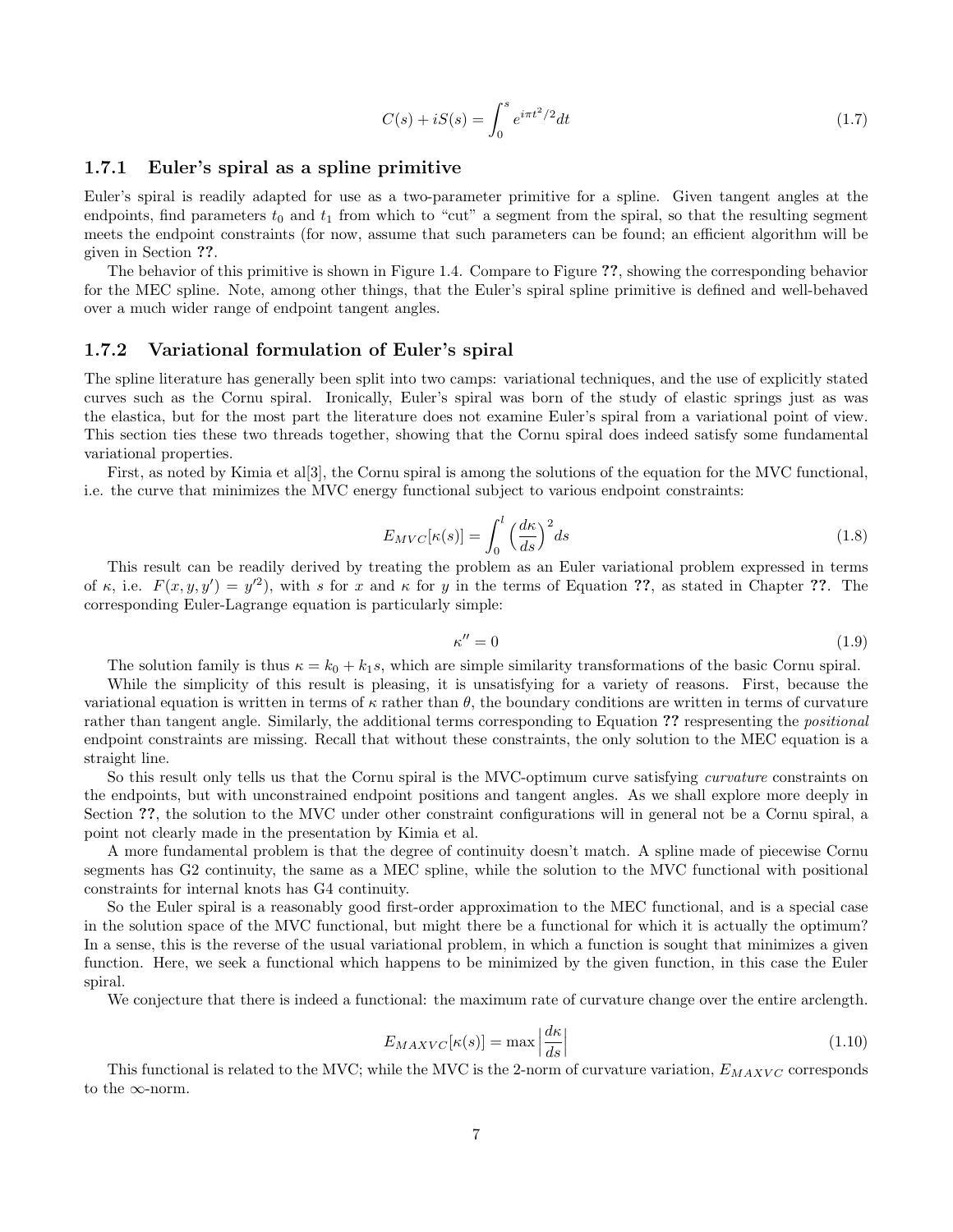

Figure 1.4: Euler's spiral spline primitive over its parameter space.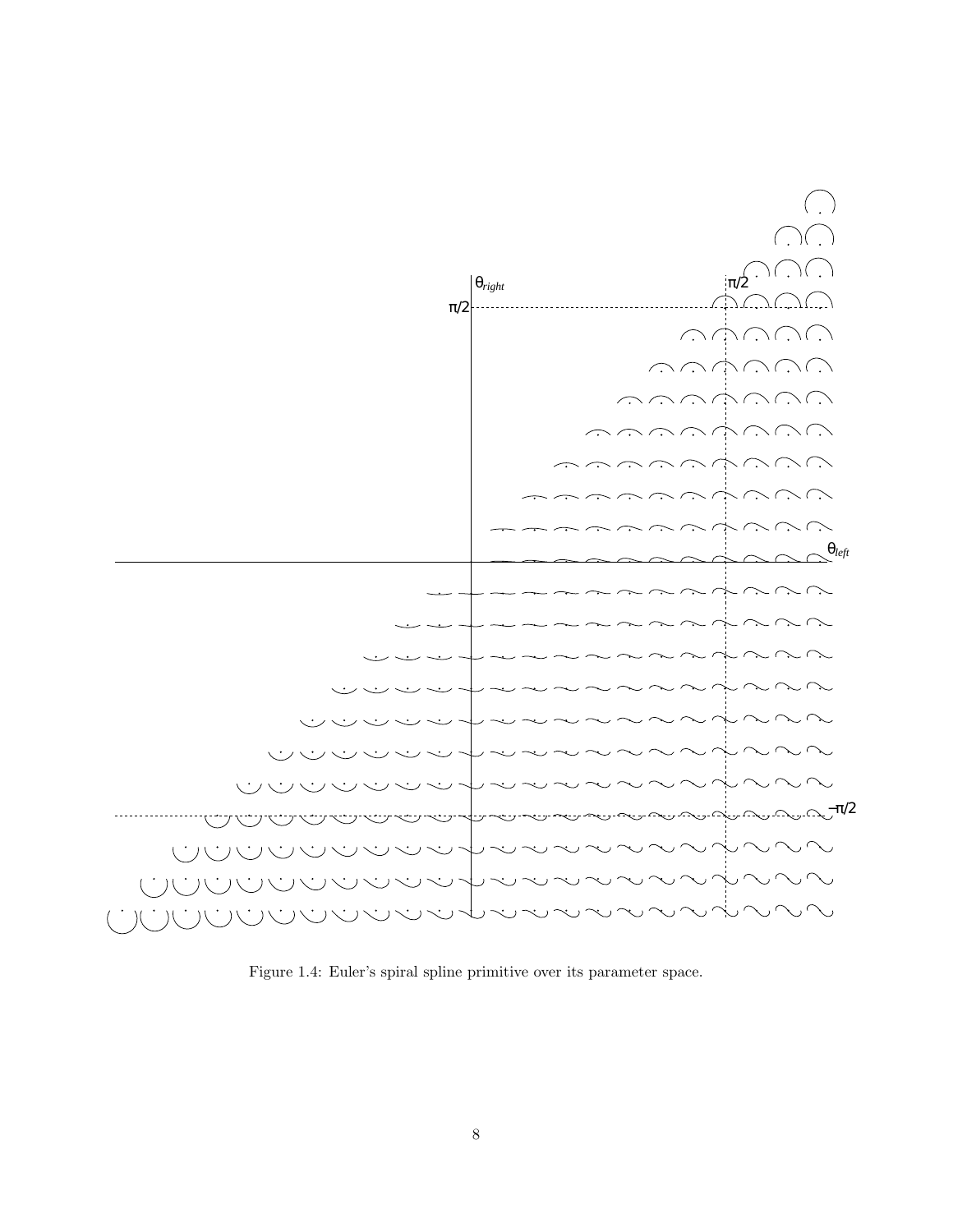

Figure 1.5: Closed Euler example.

#### 1.7.3 Euler's spiral spline in use

How does the Euler spiral perform in the intended application domain of drawing glyph outlines? Experimentation yields encouraging results. One such example, a lowercase 'c' traced from 14 point metal Linotype Estienne, is shown in Figure 1.5. Estienne is a distinguished book face designed by the eminent English printer George W. Jones, and released by Linotype in 1930[7, p. 133]. It is not currently available in digital form, making it an attractive candidate for digitization.

The 'c' is a simple closed curve, reasonably smooth everywhere, but with regions of high curvature at both terminals. Below the glyph itself is a curvature plot, beginning at the knot marked by an arrow and continuing clockwise. The long flat section on the left is the inner contour, the sharp spike is the lower terminal, and the other long flat section (which is both longer and lower curvature) is the outer contour. Note that the curve has two inflection points, corresponding to zero crossings on the curvature plot and marked on the outline with short lines.

A more complex example is shown in Figure 1.6, in this case a lowercase 'g' from the same font. In this case, there are three closed curves; the outer shape and two "holes." While the top hole is a simple smooth curve, the other curves contain both G2-continuous smooth knots and "corner points", with only G0 continuity. Such curves can be factored into sections consisting of the corner points at the endpoints and the smooth knots in the interior, then joined together. Note that sections with no smooth knots are straight lines (there is one at the top of the "ear"), and sections with a single smooth knot are circular arcs (two of these make up the rest of the ear). More generally,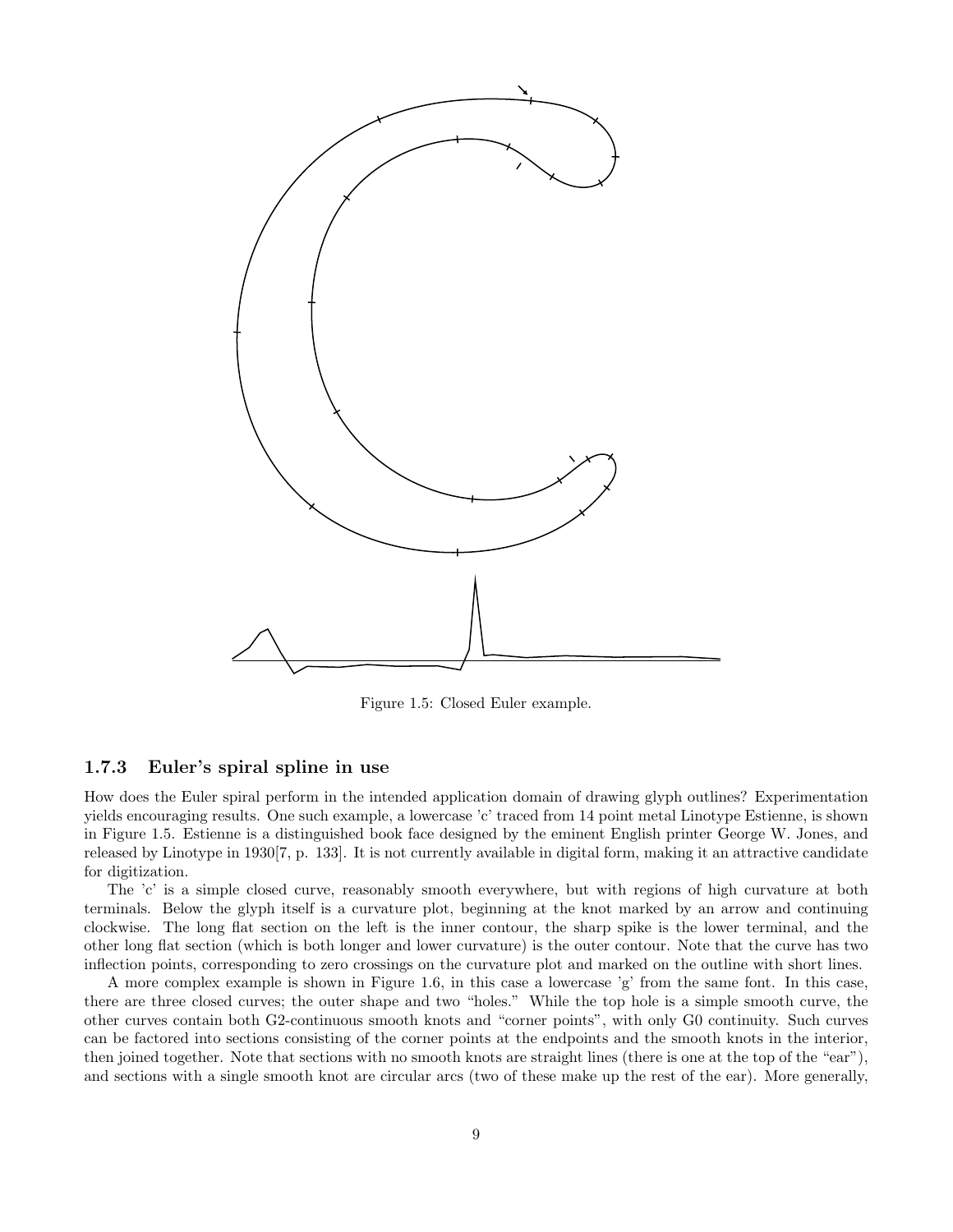

Figure 1.6: Complex Euler example.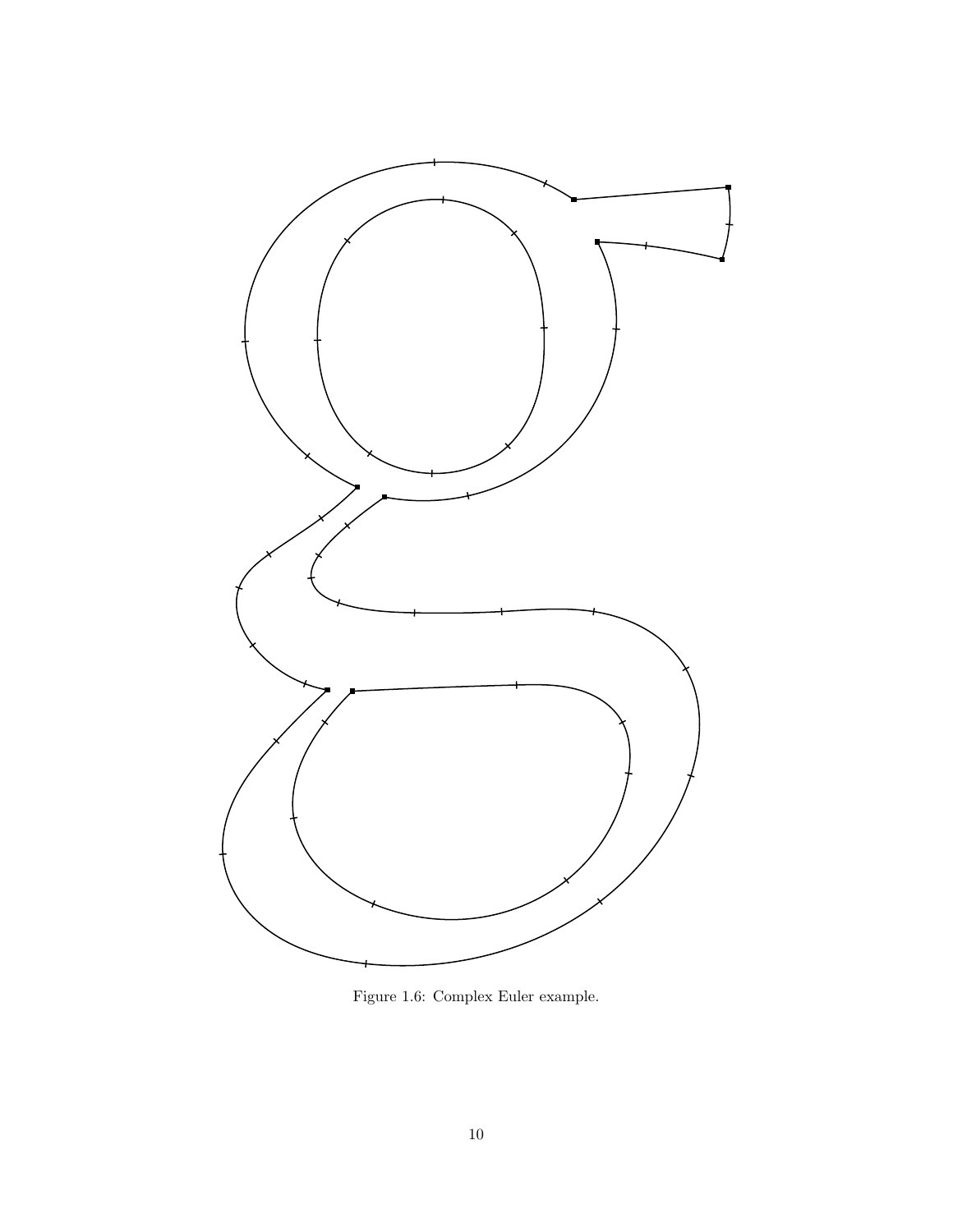

Figure 1.7: Difficulty with straight-to-curved joins.

each spline segment bordered by a corner point is a circular arc, with zero variation of curvature.

Experience with drawing a significant number of glyphs is encouraging. The Euler spiral spline can represent a wide range of curves expressively and with an economy of points. Further, in an interactive editor, the correspondence between the input (the placement of knots and control points) seems considerably more intuitive than the standard Bézier curve editing techniques.

The trickiest curves to draw using pure Euler's spiral splines are transitions between straight lines and curves, as typical in the shape of a "U." The difficulty is illustrated in Figure 1.7. Essentially, the problem is that the segment adjoining the corner point tends to be a circular arc segment, rather than being constrained to be a straight line. It's possible, by careful interactive placement, to decrease this curvature so that it's almost a straight line, but then any changes to the curved segment will undo the effect of this careful placement. Similar problems occur if the points are determined by interpolation between different masters, or some other parametric variation. We shall return to the problem of straight-curve joins in Chapter ??.

## 1.8 Hobby's spline

A significant interpolating spline, especially in the application domain of font design, is Hobby's spline as implemented in Metafont[1]. It is perhaps easiest to understand this spline as a very computationally efficient approximation to the Euler spiral spline of the previous section.

The definition of the primitive segment, with endpoint tangent angles  $\theta_0$  and  $\theta_1$ , is as follows: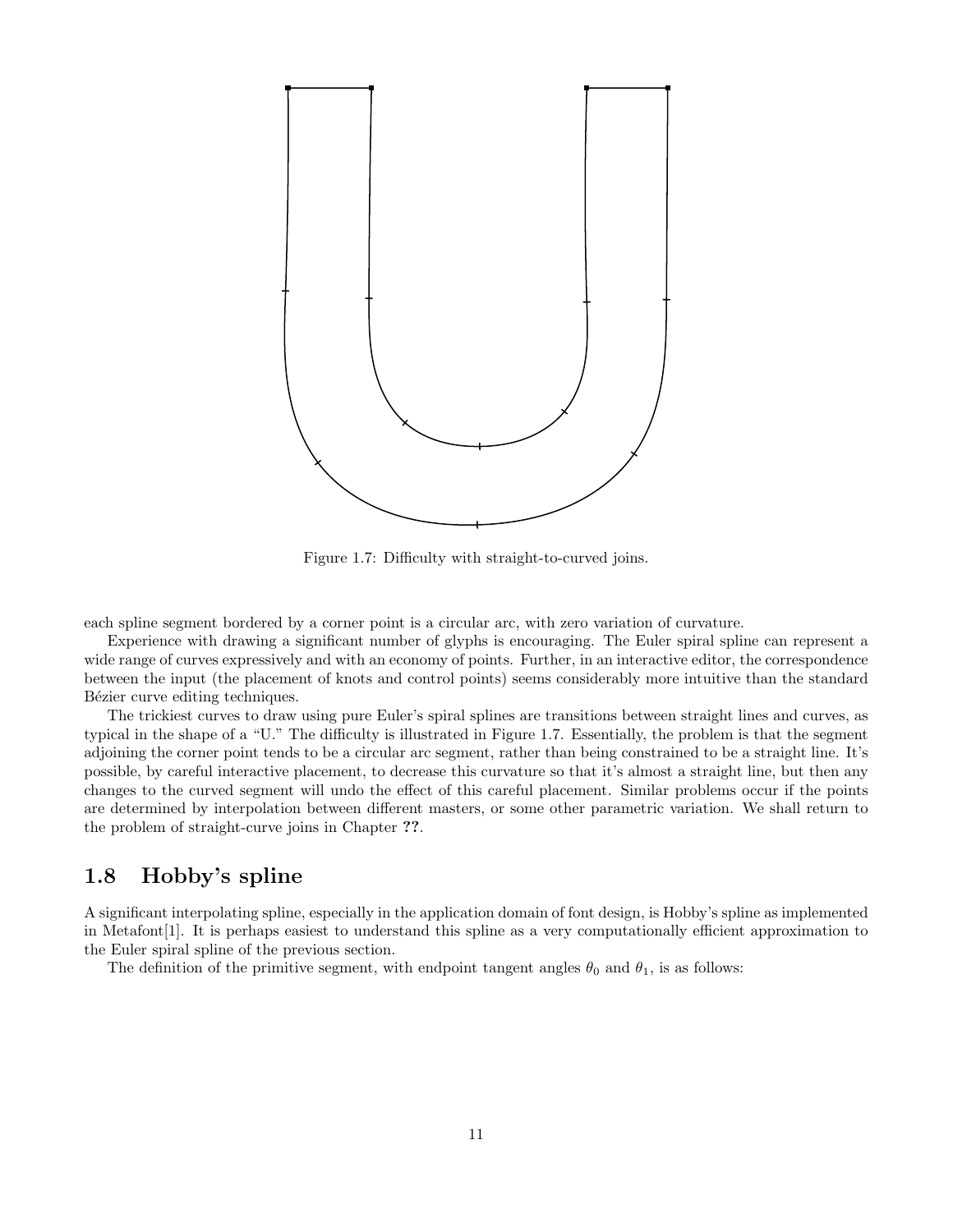$$
a = \sqrt{2}
$$
  
\n
$$
b = \frac{1}{16}
$$
  
\n
$$
c = (3 - \sqrt{5})/2
$$
  
\n
$$
\alpha = a(\sin \theta_0 - b \sin \theta_1)(\sin \theta_1 - b \sin \theta_0)(\cos \theta_0 - \cos \theta_1)
$$
  
\n
$$
\rho = \frac{2 + \alpha}{1 + (1 - c) \cos \theta_0 + c \cos \theta_1}
$$
  
\n
$$
\sigma = \frac{2 - \alpha}{1 + (1 - c) \cos \theta_1 + c \cos \theta_0}
$$
  
\n
$$
x_0, y_0 = 0, 0
$$
  
\n
$$
x_1, y_1 = \frac{\rho}{3\tau} \cos \theta_0, \frac{\rho}{3\tau} \sin \theta_0
$$
  
\n
$$
x_2, y_2 = 1 - \frac{\sigma}{3\tau} \cos \theta_1, \frac{\sigma}{3\tau} \sin \theta_1
$$
  
\n(1.11)

The resulting  $(x_i, y_i)$  are the coordinates for a standard cubic Bézier curve. The adjustable parameter  $\tau$  corresponds closely to the "tension" parameter of B-splines, and its default value is 1. In the Metafont sources for Computer Modern, the most common other value found is 0.9, and that is only for a few glyphs, including lowercase  $c'[4, p. 311].$ 

The behavior of the Hobby spline primitive over its parameter space can be seen in Figure 1.8 (see Figure 1.8 for comparison to the MEC). Note that it is defined for all values of  $\theta_0$  and  $\theta_1$ , but the figure only shows values up to 2.156 (123.5 degrees).

Similarly, the curvature plot is shown in Figure 1.9. For relatively small angles, is approximation to linear curvature is good, but sharp curvature peaks are apparent at larger angles.

While the Euler spiral spline is defined as the one which is piecewise Euler spiral and G2 continuous at the knots, the Hobby spline uses a slightly different criterion. Hobby introduces the concept of mock curvature, which is the linear approximation (taking only the first-order term of the exact equation) of endpoint curvature as a function of endpoint angles  $\theta_0$  and  $\theta_1$ . The global solution to the spline is defined as the assignment to the vector of tangent angles so that mock curvature is equal on either side of each knot.

A very important consequence is that solving the global spline is a linear problem. In fact, since each tangent angle affects two neighboring segments, and each segment in turn contributes to the mock curvature constraint at its two endpoints, the entire system of constraints can be represented as a tridiagonal linear equation, which is readily solvable in  $O(n)$  using textbook techniques. Hobby also proves that the matrix is non-singular within a reasonable range of values for  $\tau$ , including of course  $\tau = 1$ . Thus, Hobby's is one of the few "advanced" splines for which there is a solution for all configurations of input points.

Evaluating the spline properties, we find that the Hobby spline does fairly well. For small angles, it closely approximates the Euler spiral spline. It is not round, but converges to roundness as  $O(n^6)$  as opposed to the MEC, which is only  $O(n^4)$ . Similarly, the extensibility and continuity of curvature are only approximate, and only good at small angles. However, as noted above, it is an exceedingly robust spline. It is thus a good choice if computational resources are limited, robustness is key, and the input control points are closely enough spaced that angles are small.

## 1.9 Splines from fixed generating curves

The MEC has the property that all segments between control points can be cut from a single generating curve, the rectangular elastica (here, "cut" means selecting points on the generating curve, then performing the unique rotation, scaling and translation to make these endpoints match the corresponding control points). This property can be derived from the equilibrium-of-forces formulation of the elastica, and the fact that the constraints at the control points exert zero tension, but these facts are not intuitively obvious.

Similarly, in the Euler spiral spine, segments between control points are cut from the Euler spiral ("cut" may also include a mirror flip, because this curve lacks a mirror symmetry).

What do splines cut from a single generating curve have in common? Why do so few other splines have this property? Might there be some additional flexibility that can be gained by choosing segments from a curve family rather than a fixed generating curve?

The key to answering these questions is extensibility. In fact, the class of two-parameter extensible splines is exactly equal to the class of two-parameter splines cut from a generating curve.

+ Give argument that anything that's 2-parameter and extensible must be cut from a fixed curve.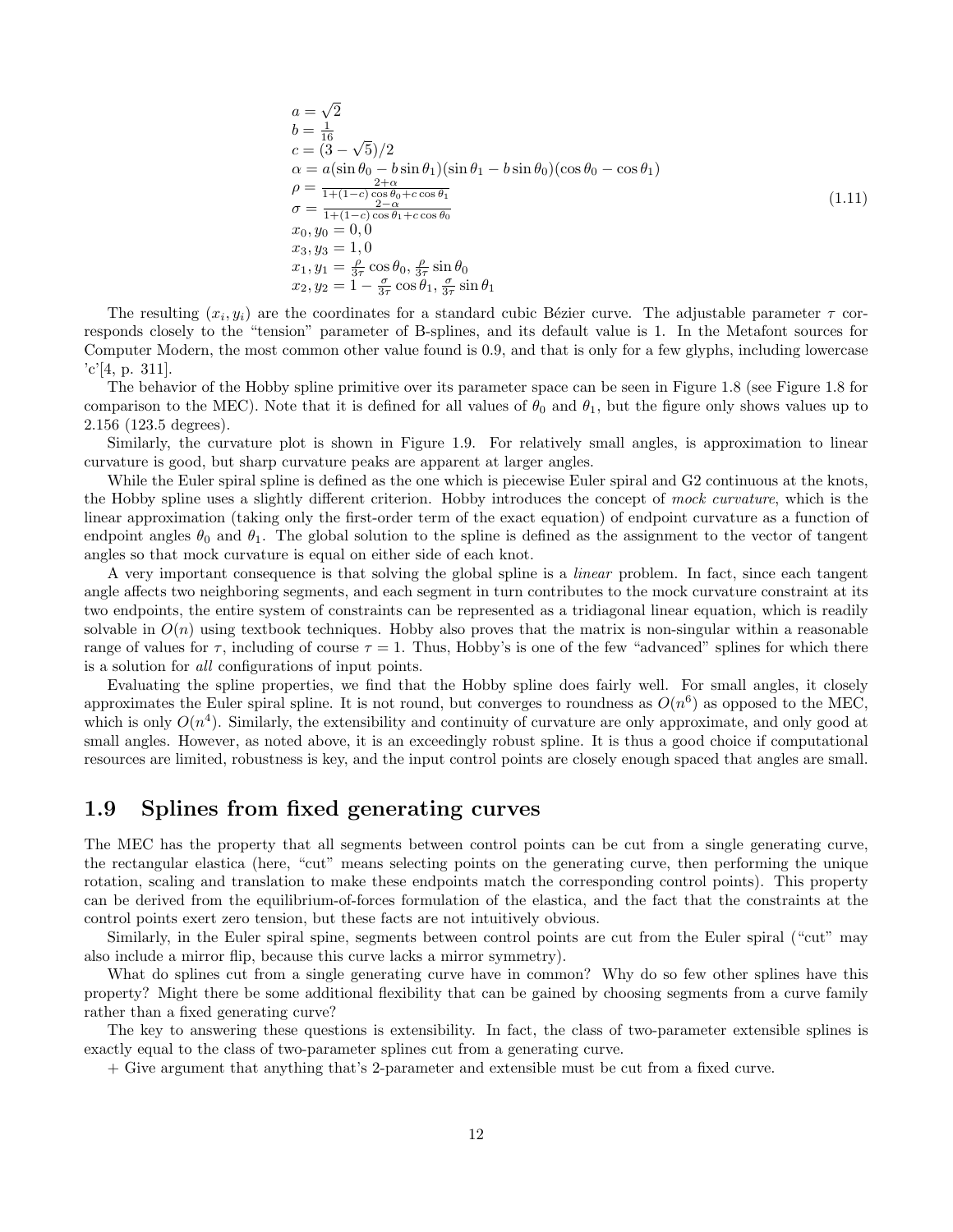

Figure 1.8: Hobby spline primitive over its parameter space.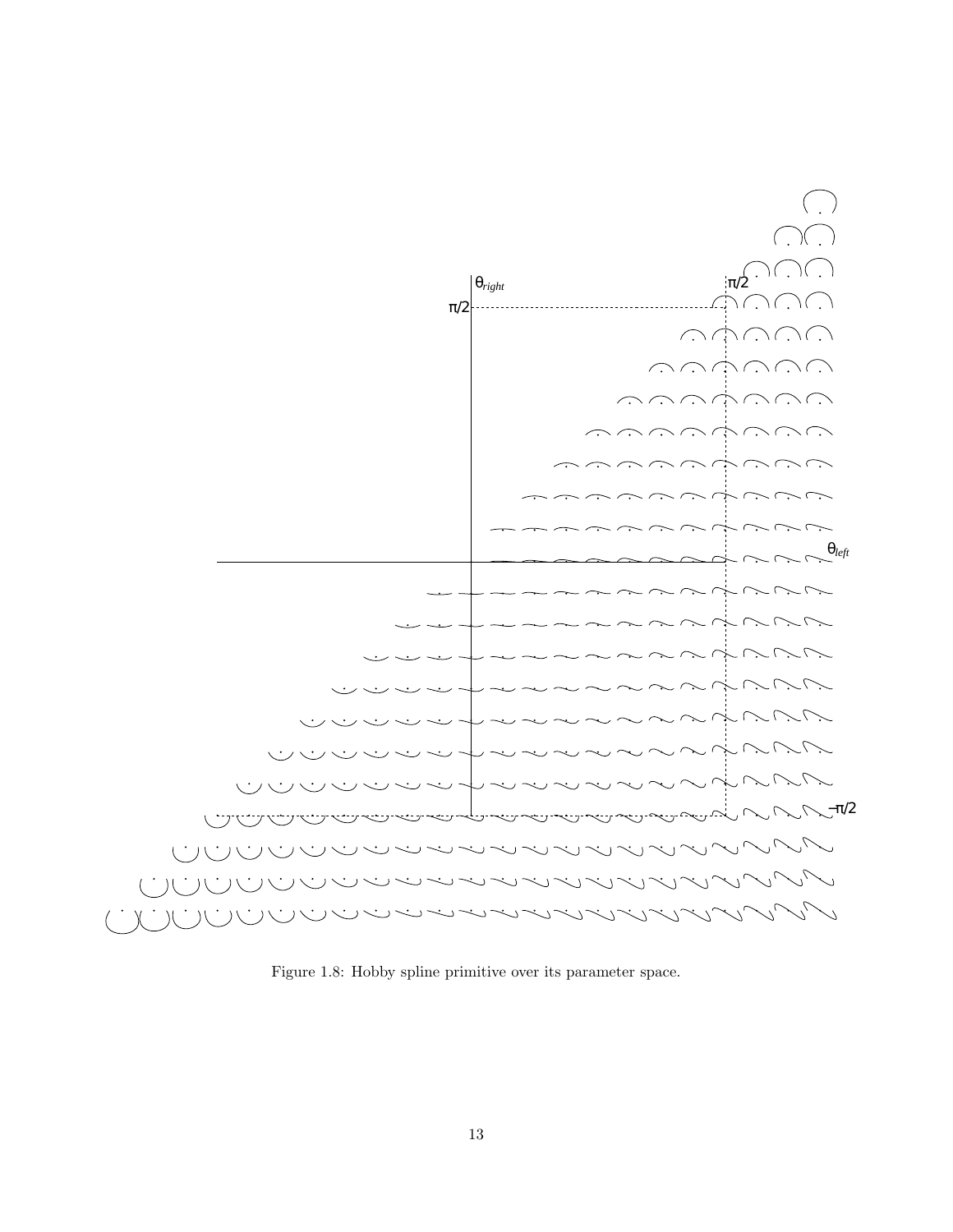

Figure 1.9: Curvature plot of Hobby spline over its parameter space.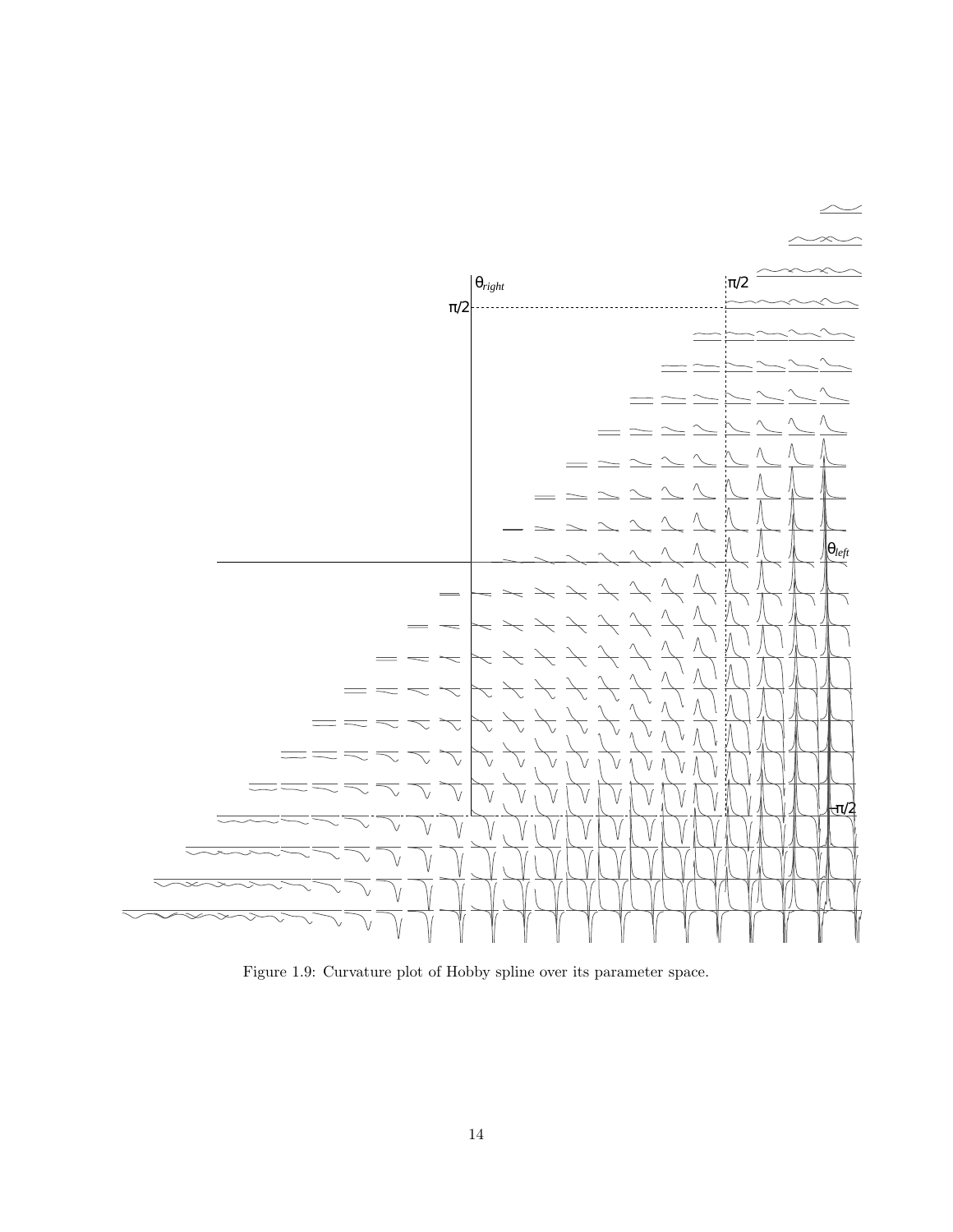Other properties, such as roundness, can then be derived from properties of the generating curve. For example, for the spline to be round, the curve must tend to a circular shape in the limit. More precisely,  $\lim_{s\to \inf} \kappa'(s)/\kappa(s) = 0$ . The Euler spiral meets this condition because  $\kappa$  tends to infinity, while  $\kappa'$  is fixed. Another possibility would be a curve tending to fixed curvature in the asymptote, in which case  $\kappa'$  would tend to 0. The MEC, by contrast, clearly does not have this property.

The envelope of endpoint chord angles (as plotted in Figure ?? for the MEC) also has an effect. A small envelope yields failure to converge. A generating curve without an inflection (such as a parabola) excludes all antisymmetric endpoint angle configurations from this envelope, even for tiny angles.

## 1.10 Piecewise SI-MEC splines, or Kurgla 1

The Autokon system of Mehlum [8] was inspired by the goal of simulating a real, mechanical spline, but its Kurgla 1 algorithm actually implemented something a bit different, with both advantages and disadvantages with respect to the MEC it was intended to mimic.

Mehlum based his design on the fact that the curvature of an elastica linear in distance from the line of action. His solver approximated the integration of this intrinsic equation as a sequence of circular arcs, the curvature of each determined by the distance from the line of action.

As we've seen, the general elastica has three degrees of freedom; two for the position and angle of the line of action with respect to the control point chord, and one for the amplitude of the curvature variation. Note that inflections occur at the line of action. In this formulation, choosing all these parameters to minimize the total bending energy is a tricky global optimization problem, and Kurgla 1 did not attempt it.

In particular, it nailed down the *angle* of the line of action, choosing it to be perpendicular to the chord. In this way, the parameter space was reduced from three to two, and the problem became much more tractable. In particular, the curve segments were determined by the tangents at the endpoints, and the remaining global problem of choosing tangents for  $G^2$  continuity yields to simple Newton-style solution.

As shown in Section ??, an elastica segment with the line of action perpendicular to the chord is the one minimizing the SI-MEC energy for the angle constraints at those endpoints. Thus, the Kurgla 1 algorithm effectively computes a piecewise SI-MEC.

One consequence is that Kurgla 1 is round, unlike the pure MEC, since the SI-MEC describes a circular arc in the case of symmetrical endpoint angle constraints. Another consequence is considerably better robustness than the pure MEC, because the envelope of parameter space is approximately twice as large.

However, the price paid for these improvements is loss of extensibility; when a new on-curve point is added, it generally changes the chords, and thus the lines of action for the resulting elastica sections.

Thus, though it is based on the elastica, and has some desirable properties, Kurgla 1 is neither a true energy minimizing spline like the MEC, nor does its extensibility and robustness compare well to the Euler spiral spline. Indeed, Mehlum was aware of these limitations, and his subsequent Kurgla 2 algorithm is the earliest known implementation of the Euler spiral spline.<sup>1</sup>

## 1.11 Circle splines

Interpolating splines have a tradeoff between extensibility and locality. The two-parameter splines described above favor extensibility. It is possible to make different choices, and favor locality instead. An excellent example is the "circle spline" of Sequín, Lee, and  $Yin[10]$ .

In the circle spline, the tangent angle at each control point is chosen as the tangent of the circle going through the control point and its two neighbors. Each segment is then constructed (using a blending of these circles) from the tangents at the endpoints. Thus, moving a control point only affects four segments—two on either side.

The construction of the primitive curves is robust and smooth. In fact, the construction guarantees zero  $\kappa'$  at the endpoints, and that the curvature is identical to that of the circle used to determine tangents, so the resulting spline has  $G^3$  continuity.

Unfortunately, even though the spline has good locality and  $G<sup>3</sup>$  continuity, it is not particularly smooth for all inputs, and adding additional on-curve control points can cause serious deviations from extensible, in many cases

 $1$ Mehlum wrote to George Forsythe on July 9, 1971, mentioning "Fresnel integral splines" as recent work. The work was published in 1974 [8].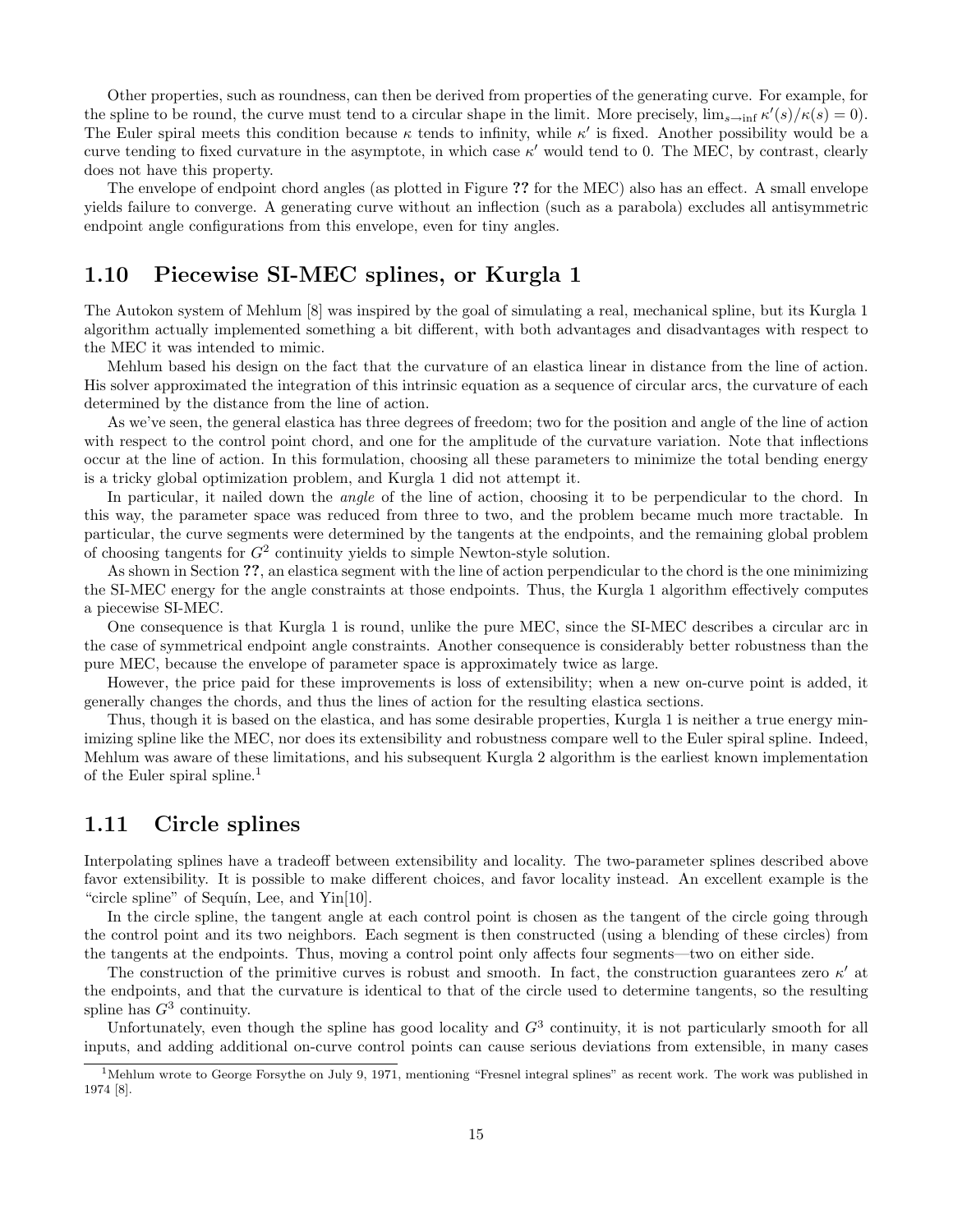

Figure 1.10: Circle spline extensibility failure.

adding additional inflections. Figure 1.10 clearly shows the lack of extensibility; the two paths differ only by the addition of the central point in the right-hand figure.